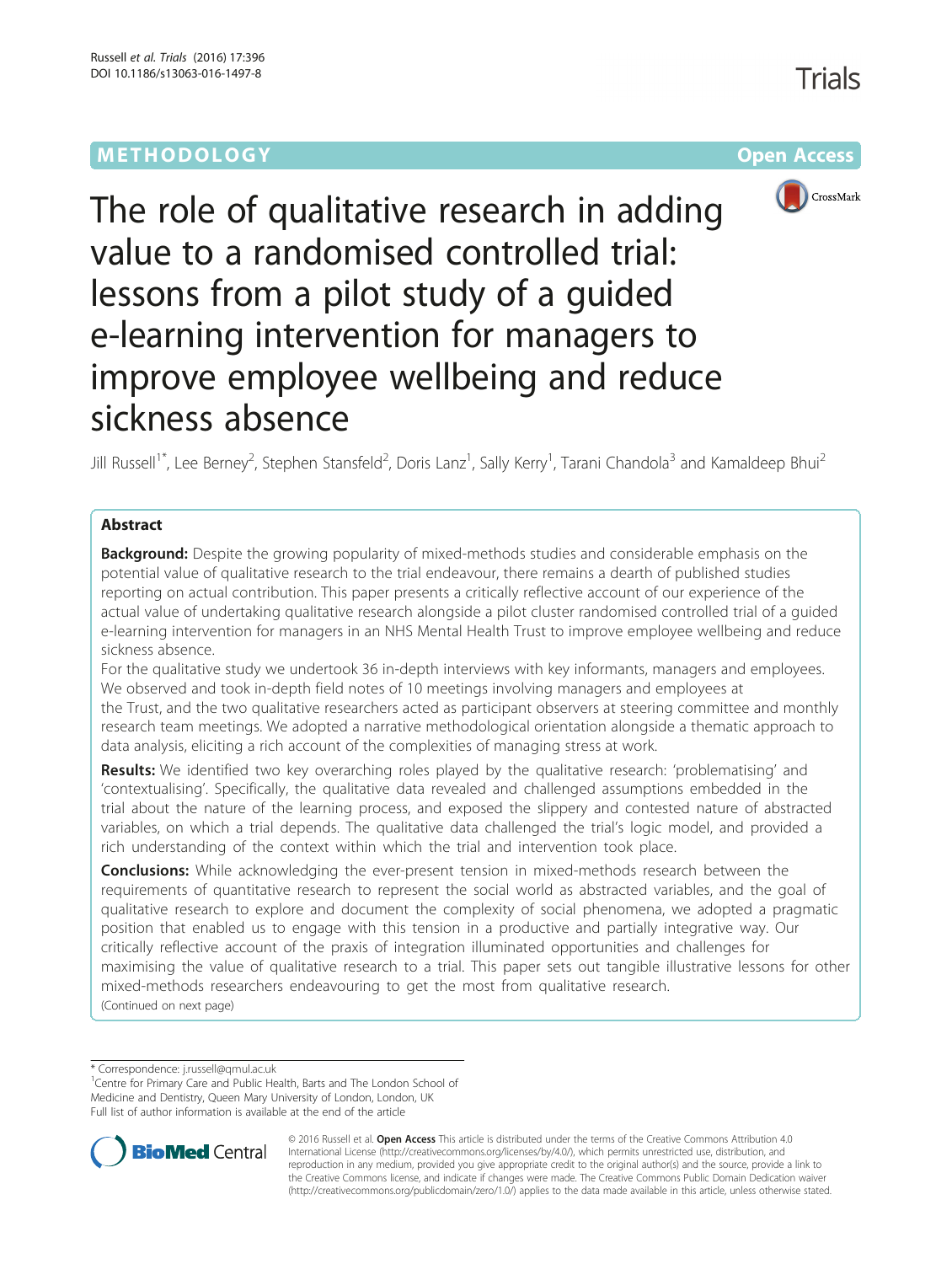#### (Continued from previous page)

**Trial registration:** This study is registered as [ISRCTN58661009](http://www.isrctn.com/ISRCTN58661009). Registration was submitted on 22 April 2013 and completed on 17 June 2013.

Keywords: Mixed methods, Qualitative research, Workplace stress

## Background

In 2014, the National Institute for Health Research (NIHR) Health Technology Assessment (HTA) programme published an in-depth research report on maximising the value of combining qualitative research and randomised controlled trials (RCTs) in health research [[1](#page-9-0)]. The study found that far more is known about the potential value of qualitative research to trials than the actual value, primarily because published accounts of RCTs fail to report details of how, in practice, qualitative research contributed to and impacted on the trial. More commonly, researchers report on the findings and conclusions of the qualitative research alongside the trial findings and its independent contribution to knowledge, rather than explicitly engaging with the question of how qualitative research enhances the trial [\[2\]](#page-9-0).

Researchers have identified a range of potential benefits of qualitative research to the trial endeavour [[2](#page-9-0)–[6](#page-9-0)], including facilitating interpretation of trial findings, exploring stakeholder perceptions of the feasibility and acceptability of an intervention, facilitating understanding of the effect of context in which an intervention is delivered, and adopting a challenging role, for example, by problematising the trial's underlying theory of change and logic model. If undertaken as part of a pilot or feasibility trial, qualitative research also has the potential to feed into the design of a full study.

This paper explores the role of qualitative research in adding value to an RCT, through a case study of our experience as a mixed-methods research team engaged in a pilot study of a guided e-learning intervention for managers in the workplace to improve employee wellbeing and reduce sickness absence, referred to as the 'GEM' study (Guided E-learning for Managers). A recent paper in this journal reported on an interview study of researchers with experience of undertaking qualitative research alongside RCTs of health interventions. The authors recommended that: 'researchers, funding agencies, universities, and journal editors place more value on articulating the impact of qualitative research undertaken with trials in order to reap the considerable benefits of this endeavor' [[7\]](#page-9-0). The aim of this paper is to articulate our practical experience, and offer tangible examples and methodological lessons to other mixed-methods

research teams wanting to maximise the impact of qualitative research on the trial endeavour. Interview studies, such as that reported by O'Cathain and colleagues, offer important general information on the views and experiences of mixed-methods researchers, and provide the backdrop to this paper. However, our aim is that by locating our critically reflective account of the opportunities and challenges for maximising value from qualitative research within a case study of a specific trial, we provide additional illumination on the actual practicalities of undertaking mixed-methods research.

We begin by summarising the trial and intervention, and the key findings to emerge from the trial, and present details of the qualitative component of the GEM study. We identify and illustrate two key overarching sense-making roles played by the qualitative research: 'problematising' and 'contextualising'. Specifically, we explore how the qualitative data questioned assumptions embedded in the trial about the nature of the learning process; exposed the 'slippery' and contested nature of abstracted variables on which an RCT depends [[8](#page-9-0)]; challenged aspects of the trial's logic model, and provided a rich understanding of the context within which the trial and intervention took place.

In the final section of the paper we unpack the concept of 'integration'. O'Cathain and colleagues suggest that a key condition for maximising value in mixedmethods studies is integration of quantitative and qualitative components [[1\]](#page-9-0), so that researchers achieve a 'whole greater than the sum of the parts' [[9\]](#page-10-0). However, the review by Lewin et al. of trials which had associated qualitative work found that, for most cases, there was 'no indication of integration of qualitative and quantitative findings at the level of either analysis or interpretation' [[4\]](#page-9-0). We explore what it means in practice to 'integrate' quantitative and qualitative research, in terms of both process and research findings.

This paper acknowledges the long-standing philosophical and methodological debates about the relationship between qualitative and quantitative research, and the question of the commensurability of the interpretivist and positivist paradigms within which these different research approaches are located [[10](#page-10-0)–[14](#page-10-0)]. Positivism places high value on experimentation and is characterised by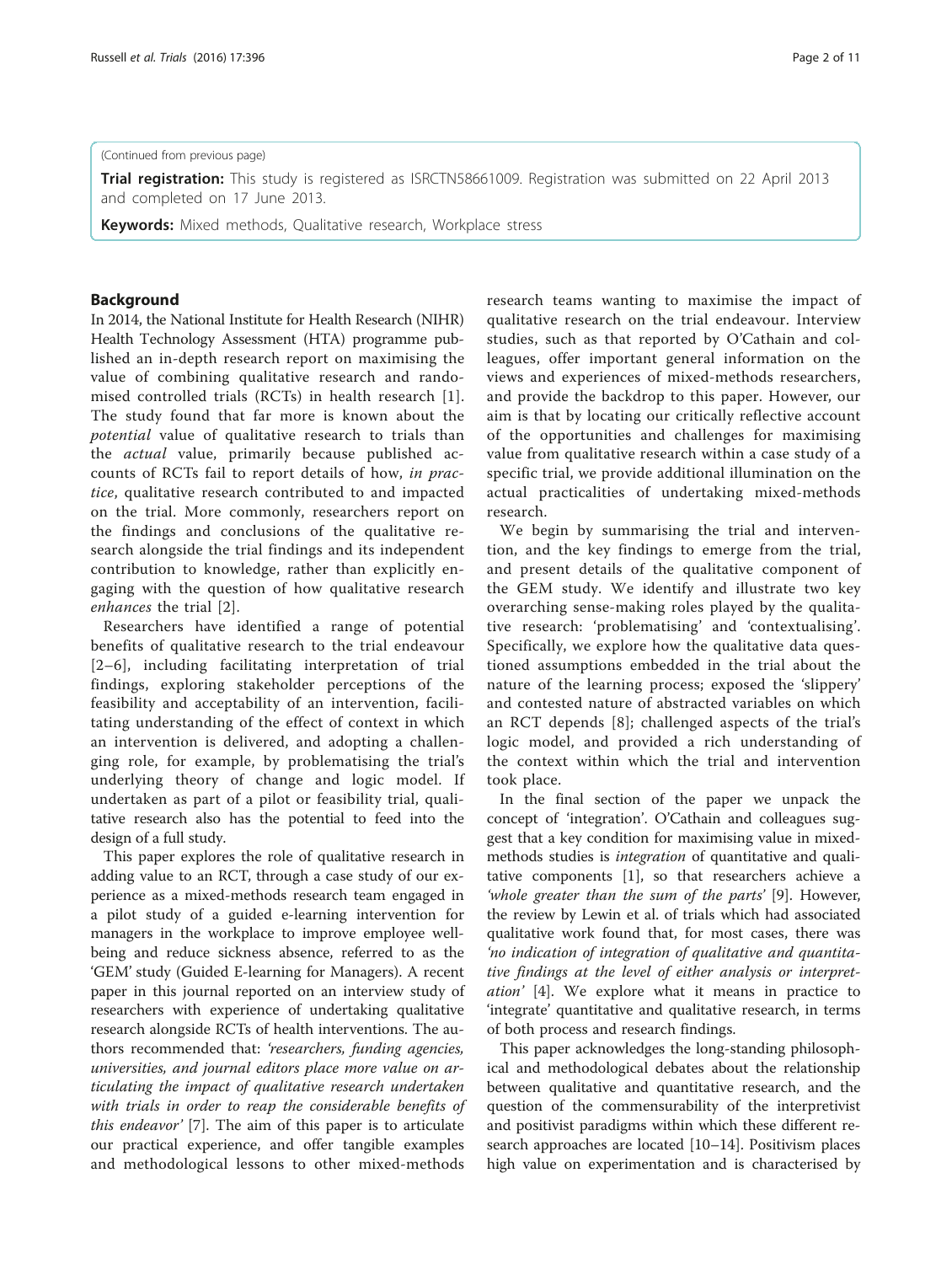formal hypotheses, careful measurement, and drawing of inferences about a phenomenon from a sample to a stated population. The positivist researcher assumes that understanding social phenomena is primarily a problem of objective measurement. Interpretivist researchers assume that social reality is produced and reproduced through the actions and interactions of people. Hence, social reality can never be objectively known or unproblematically studied; it can only be understood in context by exploring people's interpretations of it [\[15\]](#page-10-0). Some argue that the ontological (nature of reality) and epistemological (nature of knowledge) assumptions of these research traditions are so fundamentally different that 'accommodation between paradigms is impossible' [[16](#page-10-0)] (known as the 'incompatibility thesis' [\[17](#page-10-0)]). Others suggest that despite continued presence of the 'paradigm wars' in social research [\[14\]](#page-10-0), the growth of mixedmethods research represents a 'third research paradigm' whose 'time has come' [[17](#page-10-0)]. We aligned ourselves with the pragmatic position of mixed-methods research, 'rejecting the either/or choices presented by the incompatibility thesis' [[12\]](#page-10-0). Pragmatism 'endorses pluralism and carefully considered eclecticism (e.g. different, even conflicting theories and perspectives can be useful; observations, experience, and experiments are all useful ways to gain an understanding of people and the world)' [\[12](#page-10-0)].

# The trial

A summary of the rationale, methodology and findings from this trial has been published elsewhere [[18\]](#page-10-0). Briefly, the 'GEM' study addressed the public health priority of psychosocial work stress and mental health in the workplace. It took place in an NHS Mental Health Trust between June 2013 and April 2014, and was designed as a cluster RCT. Four hundred and twenty-four employees and 41 managers from four clusters within the Trust participated in the study; the intervention was applied in three clusters and one cluster acted as the control. The intervention comprised a guided e-learning programme based on the Health and Safety Executive management standards for the reduction of work-related stress [[19](#page-10-0), [20\]](#page-10-0). The e-learning programme consisted of six modules, covering the health, economic and legal issues of employee pressure at work, and how managers could help individuals and teams to reduce stress. Modules were expected to each take 10–30 minutes to study, with some modules including additional learning activities to encourage managers to apply their learning to their work situation. Managers were invited to a facilitated induction session at the beginning of the trial, and a second session to discuss progress during the course of the intervention. The intervention took place over a 3 month period.

For the employees participating in the trial, levels of wellbeing (assessed by the Warwick Edinburgh Mental Wellbeing Scale) and rates of sickness absence were measured approximately 3 months before and 3 months after the e-learning intervention. These constituted the primary outcome measures of the trial. The trial's underlying theory of change was that through participation in and adherence to the e-learning programme, managers would improve their management competencies and change their behaviour towards employees. Change in managers' behaviour would result in improved wellbeing and reduced stress among employees. Increased wellbeing would be related to employees taking less sickness absence.

The results of the pilot trial showed little positive effect on employee wellbeing and sickness absence. In fact, employee wellbeing decreased over the trial period, although it decreased marginally less in the intervention clusters than the control cluster. Sickness absence data showed no evidence of effect. In the subsequent sections of this paper we explore the sense-making role of qualitative research in relation to these findings.

# The qualitative study

The aims of the qualitative study as defined in the funded study proposal were to assess the views of key informants about the positive and negative aspects of the intervention; describe the context within which the intervention took place (organisational, local and national policy); explore the acceptability, ease of use and perceived usefulness of the intervention and managers' experience of it; identify suggested modifications to the intervention; build a picture of how employees conceptualised and experienced stress and wellbeing at work, and their perceptions of their managers' role in managing stress. Additionally, drawing on others' accounts of how qualitative research can add value to a trial [\[4](#page-9-0), [7](#page-9-0)], it was agreed by the research team that the qualitative study would aim to:

- Help draw out the intervention's logic model/theory of change
- Document how the implementation process of the intervention and trial unfolded
- Explore whether the intervention was implemented as intended
- Explore effects of the intervention that were difficult to measure quantitatively
- Help with interpreting quantitative findings and understanding why particular aspects of the intervention did or did not work
- Offer case study illustrations to complement quantitative findings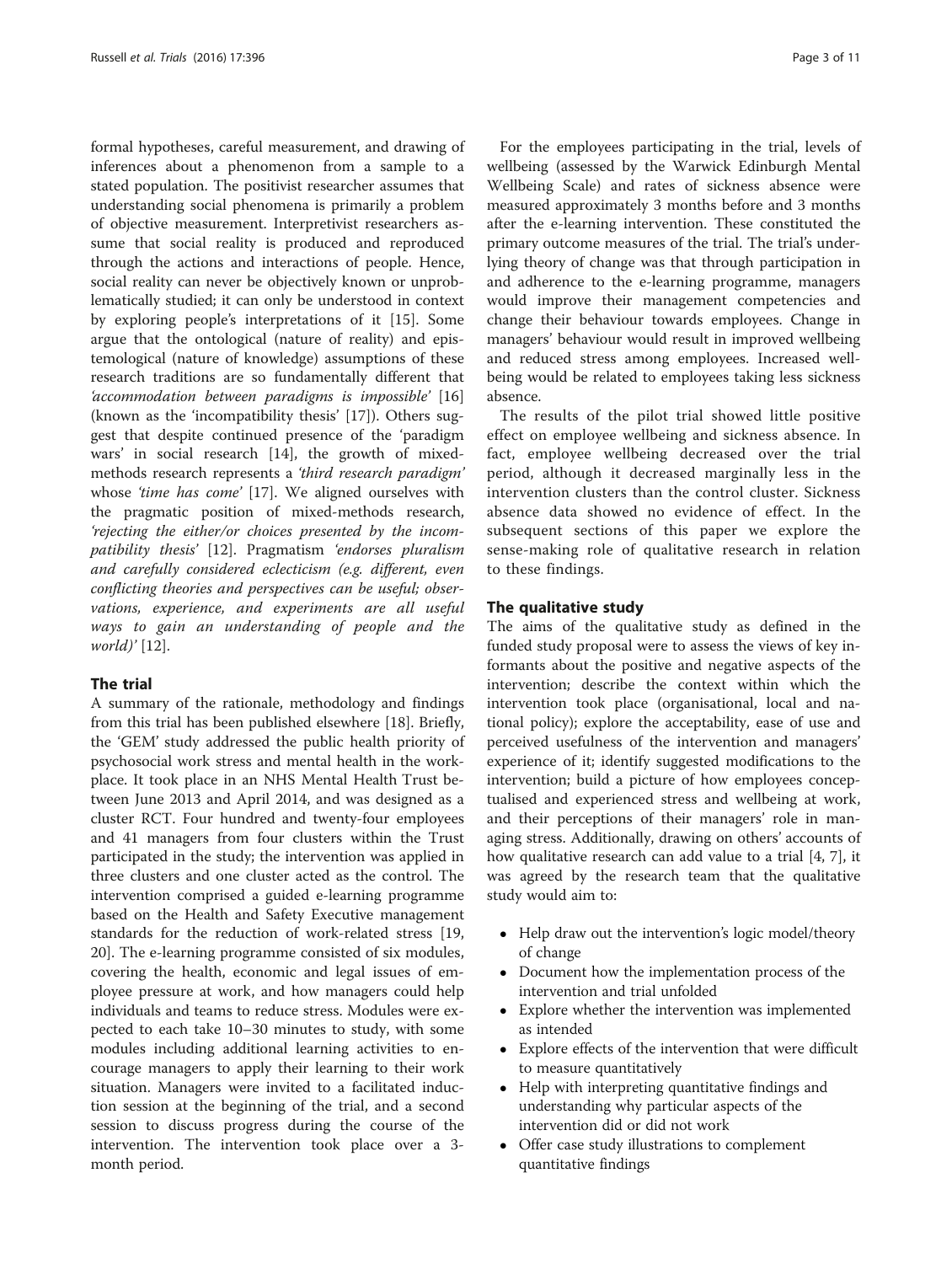## Methods

The qualitative component of the GEM study comprised in-depth interviews with key informants, managers and employees, ethnographic observation of a series of study meetings for managers and steering committee and study team meetings, and the collection of 'free text' data from the pre- and post-intervention questionnaires sent to employees as part of the trial. We adopted a narrative orientation to interviewing [[21](#page-10-0)], meaning that interview questions encouraged respondents to recount stories of specific, anonymised cases and incidents, as a way of eliciting a rich and reflective account of the complexities of managing stress at work. A feature of narrative methods is their focus on concrete practices and instances, rather than, as is more typical of other interview methods, on abstract, generalised perspectives. We asked managers to talk through an instance of a specific case where an employee who they line managed had experienced stress, and how they had managed the particular case. We took a similar approach to asking questions about the managers' experience of studying the guided e-learning intervention, and the same approach in interviews with employees to elicit employee stories of specific instances of stress at work.

We undertook 14 in-depth 'key informant' interviews with members of the study team and scientific steering committee, senior managers at the NHS Trust, and those involved with the development and implementation of the guided e-learning intervention. We followed up suggestions from these informants of additional key informants (for example, other researchers in the field of work stress and wellbeing). Interviews lasted between 30 minutes and 1 hour.

We adopted a purposive approach to sampling managers for interview to ensure a heterogeneous sample, including men and women from across the intervention and control group clusters. Twenty-one managers (out of the 41 in the intervention clusters who had consented to participate in the GEM study) were approached for interview and of these 11 agreed (the remaining 10 did not respond to the email invitation nor a reminder), giving a response rate of 52 % among managers in the intervention groups. Eight managers from the control cluster were invited to interview and two agreed (five did not respond to the email and one replied that she no longer held a managerial position). Thus, we undertook a total of 13 indepth interviews with managers. Manager interviews took place between March and May 2014 (2 months or more after they had participated in the guided elearning intervention), and lasted between 20 and 40 minutes. Interviews were audio-recorded, transcribed and anonymised.

We adopted a purposive approach to sampling employees for interview. Thirty-six employees from across the four clusters in the study were invited for interview (from the sample of 163 employees who had completed their follow-up questionnaires). Ten employees responded (a relatively low response rate of 28 %), and we were unable to arrange interviews with two of these employees, and subsequently undertook a total of eight employee interviews. Interviews took place in March and April 2014, lasted between 20 and 30 minutes, and were audio-recorded, transcribed and anonymised.

We observed and took in-depth field notes of 10 meetings at the Trust during the study period (an introductory meeting to introduce the study to managers, six facilitator-led induction and follow-up meetings for managers, a focus group discussion at which managers discussed preliminary findings from the interview phase, and two dissemination meetings at the end of the study for managers and employees). The two qualitative researchers acted as participant observers at the two steering committee meetings held during the course of the study, and at monthly study team meetings. Our dual role as participants in, and observers of, these meetings inevitably shaped the data we collected; nonetheless, we found this 'auto-ethnographic' data a helpful contribution to our sense-making of the unfolding of the research process.

Data analysis combined a thematic approach with a narrative orientation [[22\]](#page-10-0). This meant that alongside an exploration of emerging themes, we paid attention to the story as a whole that respondents told, seeking to gain a situated understanding of their individual experiences and sense-making. We focussed primarily on content, on 'what' was being said, rather than the more in-depth structural (sequencing and language) or dialogical aspects of narrative analysis [\[23](#page-10-0)]. Our approach generated a rich picture of the subjective and situated experiences of workplace stress and the guided elearning intervention.

Data analysis took place concurrently with data collection, enabling progressive focussing on emerging issues. The two qualitative researchers engaged in close readings of the transcripts of interviews and meetings, observational field notes, and associated documentation. We discussed our preliminary findings with members of the study team, individually and at team meetings, and with the steering committee, and drew on these discussions to scrutinise our data further and develop our analysis. At the end of the study we interviewed the principal investigator, asking questions to prompt reflection on the impact of the qualitative research on the trial; we asked similar questions through an email questionnaire to members of the steering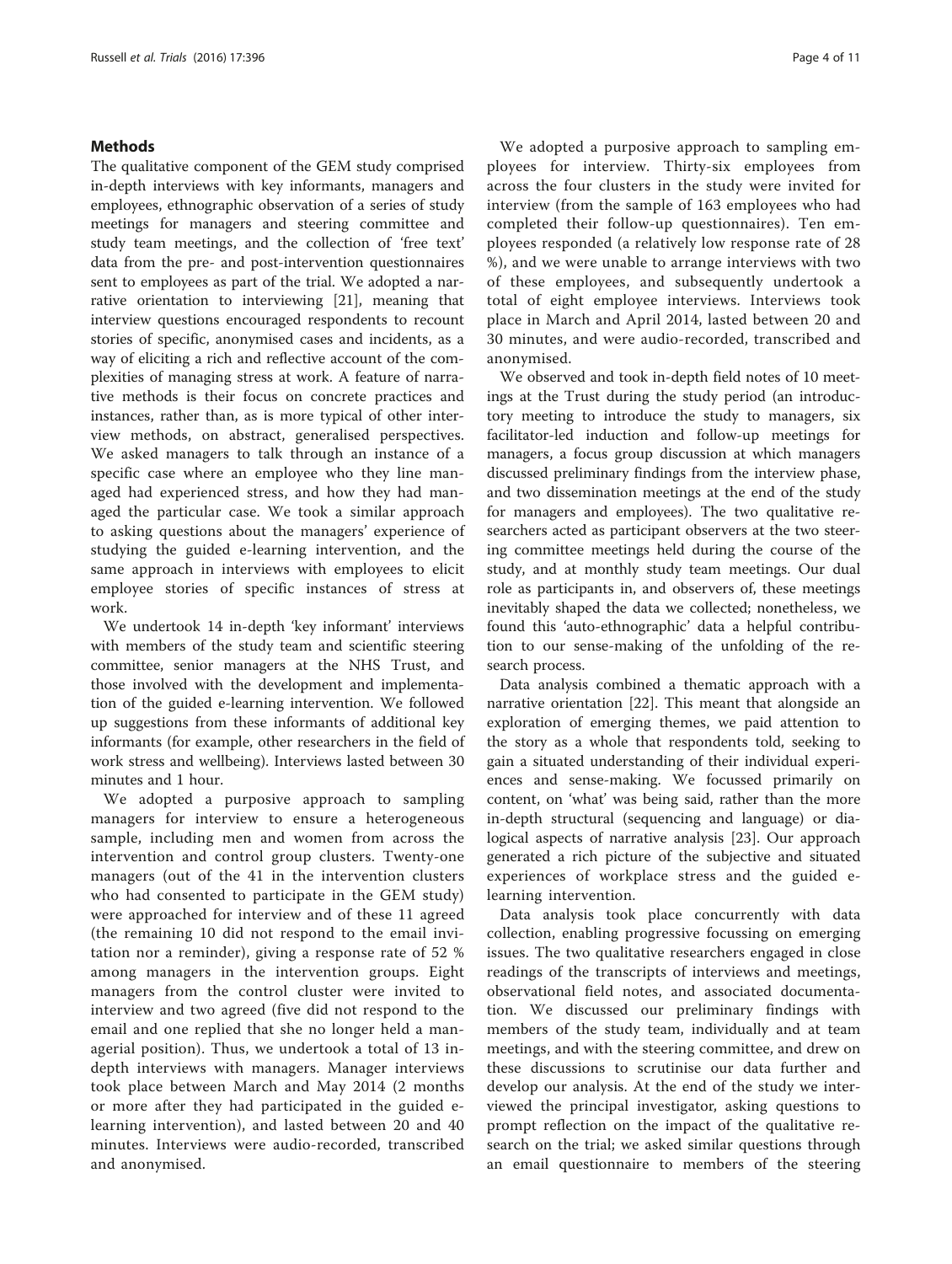committee. We draw on these findings in the discussion section of the paper.

The full findings of the study are reported in the project final report [\[18\]](#page-10-0). There we present an in-depth picture of the context in which the study took place, explore participants' experiences of stress at work and the guided e-learning intervention, and their views about competencies and structures required for managing stress at work. In this paper we present a 'meta-narrative' of these findings, focussing on two overarching sense-making roles of qualitative research that emerged from the study: problematising and contextualising.

Arguably, a limitation of the findings presented here is that they are drawn from our experience as a mixedmethods research team involved in a single study, with its own specific characteristics and situated within a particular context. However, from a case study perspective, the aim of research is not to produce representative findings or 'typical' accounts, but rather to offer a rich account of the complexities and nuances of the particular, from which the reader can gain a deeper understanding of issues of interest [\[24\]](#page-10-0). The paradox of case study research is that through a focus on in-depth particularisation it aims to demonstrate how and in what ways findings may be relevant and transferable to other trial contexts, and in this sense, 'generalisable' [\[25](#page-10-0)].

We received ethical approval for the study from Queen Mary Research Ethics Committee (reference numbers QMREC2013/10 and QMREC1279). Informed consent was obtained from each participant in the study.

# Results

### The value of problematising

Problematising is a form of critical analysis fundamental to the qualitative research endeavour [\[26](#page-10-0)]. It involves exposing and questioning assumptions and presuppositions, scrutinising meanings, and challenging taken-forgranted notions. We present three illustrative examples of how the qualitative findings added value to the trial through the process of problematisation: the questioning of assumptions about the nature of the learning process, the measurement of adherence, and the notion of managerial competency.

# Questioning assumptions about the nature of the learning process

Although the guided e-learning intervention included some elements of experiential learning (for example, learning activities and group discussions which emphasised the role of active experience and reflection in shaping understanding [\[27](#page-10-0)]), the trial itself was predicated on a predominantly instructivist view of education, which depicts learning in terms of the accumulation of factual knowledge [\[28\]](#page-10-0). The trial assumed that learning could

be assessed by the reproduction of factual knowledge: for example, learning gained from the intervention was measured simply by assessing pre- and post-intervention quiz scores.

By contrast, interviews and group discussions with managers emphasised the role of critical reflection in the learning process, and the value of interaction with other learners. For most managers the key value of the intervention was not the acquisition of new knowledge but the way in which it backed up existing knowledge, and encouraged reflection on managerial practice. In this sense, managers felt that it validated their own practice and thus helped build confidence:

I quite enjoyed the course because I didn't really see things that were totally shocking to me or, 'Oh! You should be doing that'. It reinforced that my way of doing it is alright, it's acceptable … So I found that course sort of validated some of the stuff that I already do and sort of sends a message to me to carry on doing it that way'. (Manager, M4)

Those managers who attended the facilitated face-toface sessions emphasised the role of learning through interaction with peers, and the collective sharing of experiences and concerns:

It was quite good to hear the other people in the room were having similar things, similar issues, similar thoughts, similar concerns. And it was good to express those concerns, I suppose, in a safe environment with no people higher up from myself looking down on you and judging you. So from that perspective, … it felt like a safe environment, just to discuss openly some of the issues that as managers we were concerned about and had raised. (Manager, M8)

Thus, the qualitative data highlighted the ways in which the intervention enabled participants to access domains of learning that were additional to knowledge acquisition, but these were unanticipated aspects of the learning process and not measured by the trial.

# Problematising the measurement of adherence

A key objective of the GEM pilot study was to investigate managers' 'adherence' to the intervention – having agreed to participate in the trial, did managers 'adhere' to the educational intervention? Adherence was defined as managers having completed at least three of the six modules of the e-learning intervention. This was measured by the e-learning provider that hosted the elearning programme recording the number of modules each participant completed. However, the qualitative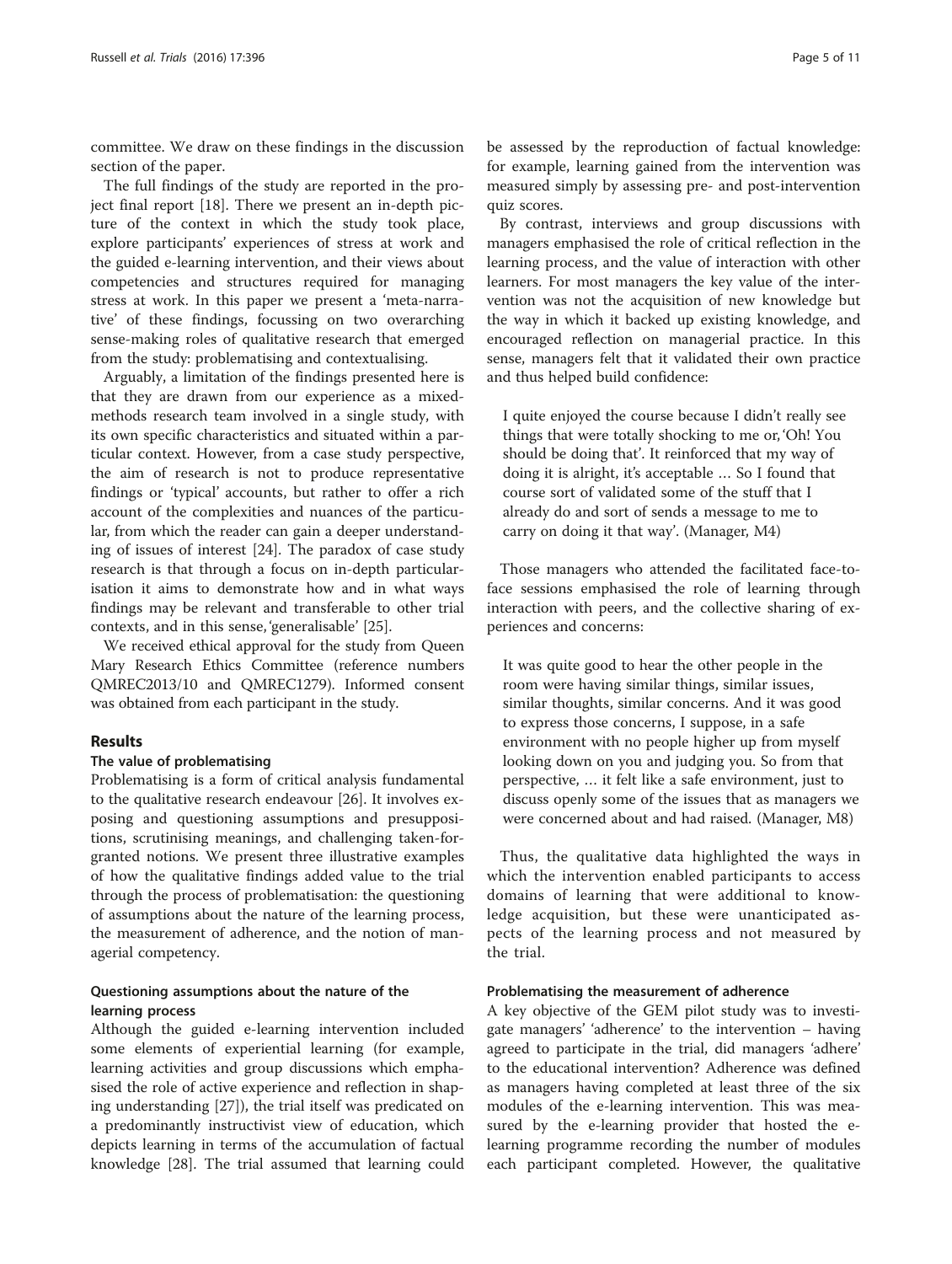interviews with managers indicated that 'completing' a module did not necessarily mean that managers had engaged with the learning activities that formed part of the educational programme. Indeed, several of the 'adherent' managers spoke of not having had time to complete the activities suggested in the e-learning programme, that arguably, as discussed above, comprised a critical part of the learning process. Furthermore, only a minority of managers attended the face-to-face facilitated sessions, again seen by the developers of the educational intervention as a critical part of the learning process.

This example highlights the tension between the demands of an experimental trial methodology, which requires that the social world is represented by abstracted variables (in this case a quantifiable measurement of adherence), and the social practices of those participating in the trial, which are unavoidably messier and more ambiguous than a variables-based research design is able to accommodate [\[29\]](#page-10-0). The qualitative findings thus raised important questions about the validity of the definition of 'adherence' adopted by the trial.

A further tension that emerged during the study was that, for the purposes of trial blinding, managers who received the intervention were instructed not to tell their employees that they were participating in the trial. The rationale behind this was to reduce the bias that it was thought could occur in employees' responses to questions on wellbeing and their work environment if they knew that their managers were taking part in the intervention. Interviews with employees indicated that, apart from one or two exceptions, blinding had mostly worked, and employees were unaware of their manager's involvement or not in the study. However, alongside this requirement for blinding, the e-learning materials included activities to prompt managers to discuss aspects of their learning with their employees, and to ask for feedback on their management style. One activity asked managers to conduct a 'stress survey' with their employees to identify and discuss problems and to work together to find solutions. Thus, a fundamental paradox emerged between the educational design of the intervention and the methodological requirements of the trial.

#### Problematising the notion of competence

As identified above, the logic model of the trial was that through adherence to the educational intervention, managers would improve their managerial competencies as defined by the Health and Safety Executive's Management Standards [[30](#page-10-0)], and subsequently change their behaviour towards employees, which in turn would improve employee wellbeing and reduce sickness absence (although a limitation of the trial design recognised post hoc was that it did not include any measurement of changes in manager behaviour). A striking finding to emerge from the managers' and employees' accounts was the contrast between the description of required behavioural competencies suggested by the educational intervention (for example, the e-learning materials instructed managers to monitor employees' workloads; help employees prioritise; develop rapport with employees; be fair with employees, and give constructive criticism) and the more nuanced, less tangible qualities that managers and employees identified when recounting specific instances of stress and managerial support.

In their accounts managers and employees emphasised accumulated experience, tacit knowledge, and virtues such as kindness and integrity, *being human*' and 'compassionate'. Interviewees' accounts portrayed something more akin to practical wisdom [\[31\]](#page-10-0) than competence, the latter construct being one which, it has been argued, tends to over-rationalise human and organisational behaviour, and reduces complex practices to a set of distinct behaviours and technical skills [[32\]](#page-10-0). The narrative accounts, as illustrated in Table [1](#page-6-0), generated a vivid and nuanced account of particular actors and events in context, and in this way highlighted the contingent, situated nature of managing stress, challenging the literal and linear rationality [\[33](#page-10-0)] underpinning the logic model of the trial. In the first narrative in Table [1](#page-6-0), the manager makes subtle judgements about how best to juggle individual and organisational needs, and highlights the role of personal beliefs and values in deciding how to act. In the second example, the manager talks about 'thinking outside the box' and refers to the critical attribute of empathising.

## The value of contextualising

An increasingly acknowledged benefit of undertaking qualitative research alongside trials is its contribution to an understanding of the context in which a trial takes place [[1](#page-9-0)]. This becomes even more important in a cluster RCT where the intervention is directed at the cluster (manager) level and the outcomes measured at the level of individual members (employees).

#### Organisational, local and national policy pressures

In our study the qualitative research served to highlight the pervasive effects of the particular organisational and broader policy context within which the trial occurred. The study took place at a time of considerable change and uncertainty both within and beyond the NHS. Respondents cited pressures on NHS funding, restrictions on housing and other state benefits, and the impact of the Francis Inquiry [[34](#page-10-0)] into failings in NHS care, as all affecting overall staff morale and wellbeing, and having, in the words of one respondent, 'knock-on effects for the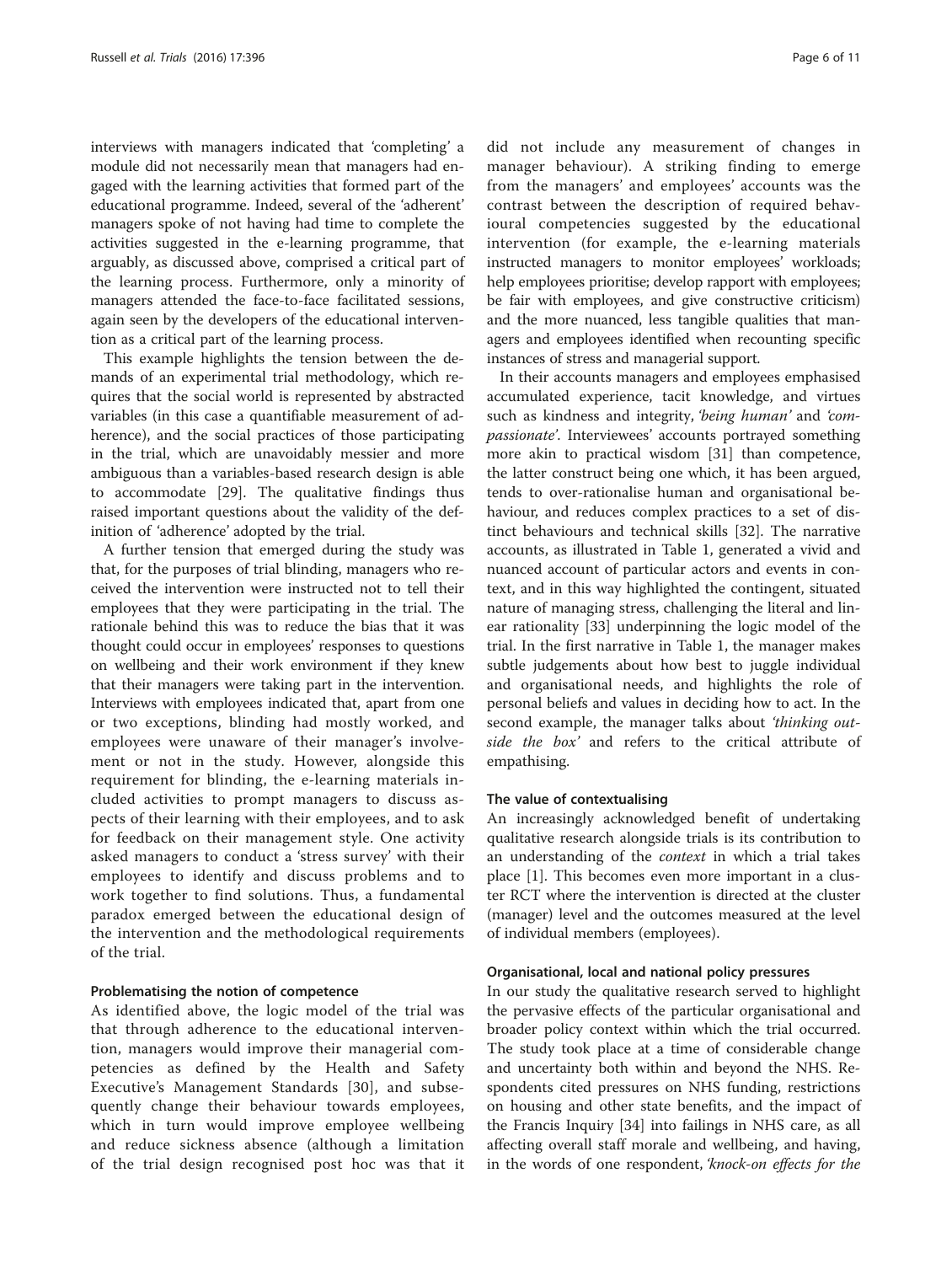<span id="page-6-0"></span>Table 1 Managers' stories of helping employees manage stress at work

It's more of a personal nature for this member of staff. She's going through a very difficult break up of a marriage, got young children too … it's all blown up and all … really struggling, really having difficulties with it. I'm going out to see her on a fairly regular basis – I've been out to see her today, actually. Going out, giving all the support I can, refer her to occupational health, refer her to staff support. It's a really difficult one because I'm sitting there saying, 'Yes, yes. I hear that you're not ready to come back. Yes, I hear what you're saying to me,' but on the other side of that is the fact that there's a service need. She had a caseload of patients that we've had to share out with other people now, not everybody wants to go to another therapist. Therapy's quite individualised and quite thought-provoking, and you're sharing your soul to the devil, so to speak, aren't you? That's how it feels. So that's difficult because it's that balance of I hear what you're saying, you're in a really horrible place, I can't imagine anything worse for you, but on the other side of that, I've got to get you back into work somehow… I think I've had to draw on compassion. I think I've had to draw on knowing the policy, knowing what I can and cannot allow her to do. The return to work policy, the phased return, all of that, I've had to look on that. I think I've had to draw my own personal beliefs and my own personal values, really, and be able to stand up and say, 'I hear what you're asking as a Trust. I hear what you're saying as a Trust but I'm the person that's in there, I'm the person that's dealing with this individual, you know, I'll bring her in to fail and that's how I feel at the moment. I think she's too fragile, too vulnerable to come back in at this precise moment but I'm also aware that if I take that to a more senior manager they may say I hear what you're saying but she needs to get back in. (Manager, M6) I've got a member of staff who is still with me, who, last year was for some time, has been the main carer for her father, and whose become increasingly frail. Last year he was diagnosed with cancer, and was only given a couple of months to live. He subsequently lasted several more months than that. But, obviously, this caused her additional stress because it wasn't only her work she had to juggle. She had to sort out carers to go in when she was in work, and also when she wasn't in work … So she had a lot of stress around that … She also had a sister with learning disabilities who, although didn't live with them, was sort of there in the background, and I think a lot of it was she was thinking how was she going to support her if anything happened to the father. So there were lots of stresses around that.

I think (managing stress) for her it was very much about thinking outside the box [manager describes how she introduced flexible working hours for this employee]. What is it that I could do as a manager to support her as much as I could, to prevent her going off sick, because she would've gone off sick… And we were able to prevent that. And I suppose a lot of it for me was being able to empathise with her; having gone through bereavement of a close family member myself. You can think what would've been good for me at that time. (Manager, M2)

stress levels of people'. At a local level, a major reorganisation had taken place within the organisation in the period leading up to the trial, resulting in significant pressures on staff time and resources and low levels of trust between staff and senior management. The overall picture was one of significant job insecurity and uncertainty.

### Managerial pressures and stress

Whereas the educational intervention of the trial assumed senior managerial support (with the learning materials containing abstracted statements such as 'Managers will be given the support they need to work with employees to help find proactive solutions to problems before they

become too great', and 'Make sure you are not stressed *yourself* ...  $\prime$ , the practical reality recounted by respondents was a rather different one. Managers described how they felt that their 'hands were tied', and despite their best efforts, often felt powerless to effectively manage stress and help their employees. The unsupportive context within which managers felt they were working is illustrated in the narrative account in Table 2 below.

Although the focus of the trial was on reducing employee stress, another finding to emerge from respondents' accounts was the significance of managers' own stress, and the difficulty of drawing a clear distinction between managerial and employee stress. Managers in the study were also employees, who talked extensively about the managerial practices of their senior managers, the lack of support they felt they were being given, the volume of work and lack of time to do it in, feeling they lacked control to manage workplace stress. They saw themselves as pushed in both directions, as 'the damp proof course in the organisation, nothing permeates in either direction' (Key Informant, KI2). Nevertheless, for the purposes of the trial methodology, participants had to be defined either as a manager or employee. Thus, here was another example of the tension between the demands of variables-based research and the reality of the social world. The trial necessarily focussed on managers as managers of employees and specifically of employee stress, but interviews with managers highlighted

# Table 2 A manager's story of the stress of reorganisation

One (member of staff) who is very, let me just try and think of the wording for it, very committed, very conscientious, always increasingly finding it difficult because he couldn't give his clients what they needed so that weighed heavy on him, couldn't get his documentation up to date because that's a demand from management that your documentation is up to date and trying to fulfil all those roles is really difficult. So we had supervision and it's particularly since the change of this new redesign and what I tried to do with him is spend time out of the office so that he wasn't part of things going on in the office so that he could quietly get on with some of his documentation in a quiet environment, tried to hold back any allocations for a bit until he felt more on top of his work … So I did listen and I did what I could but he could accept I was limited because the expectation on the team from higher management. I actually declared the service unsafe because the other stress on the team was that two (members of staff) went off on long-term sick and I realised I'd got to allocate all those cases because we haven't got any (staff) that have light (caseloads) anymore and so that put extra strain and at that point I declared the service unsafe. … we keep on being told that there's no money for extra staff. We ended up with a member of staff (from another team) coming over into our team and that was only because I fought for it because I said, 'Look staff can't continue under these levels'. But that person ended up resigning and he was brilliant, no job to go to, so I suppose using that as an example he was very positive about my input, he wasn't positive about the higher management and … how they've managed this redesign and the pressure they've put on staff and he was very vocal about that on leaving. But I felt my hands were tied, I'd done as much as I could because I tried to support him through it … that came out on his exit interview and everything and when he resigned saying the job was untenable … (Manager, M1)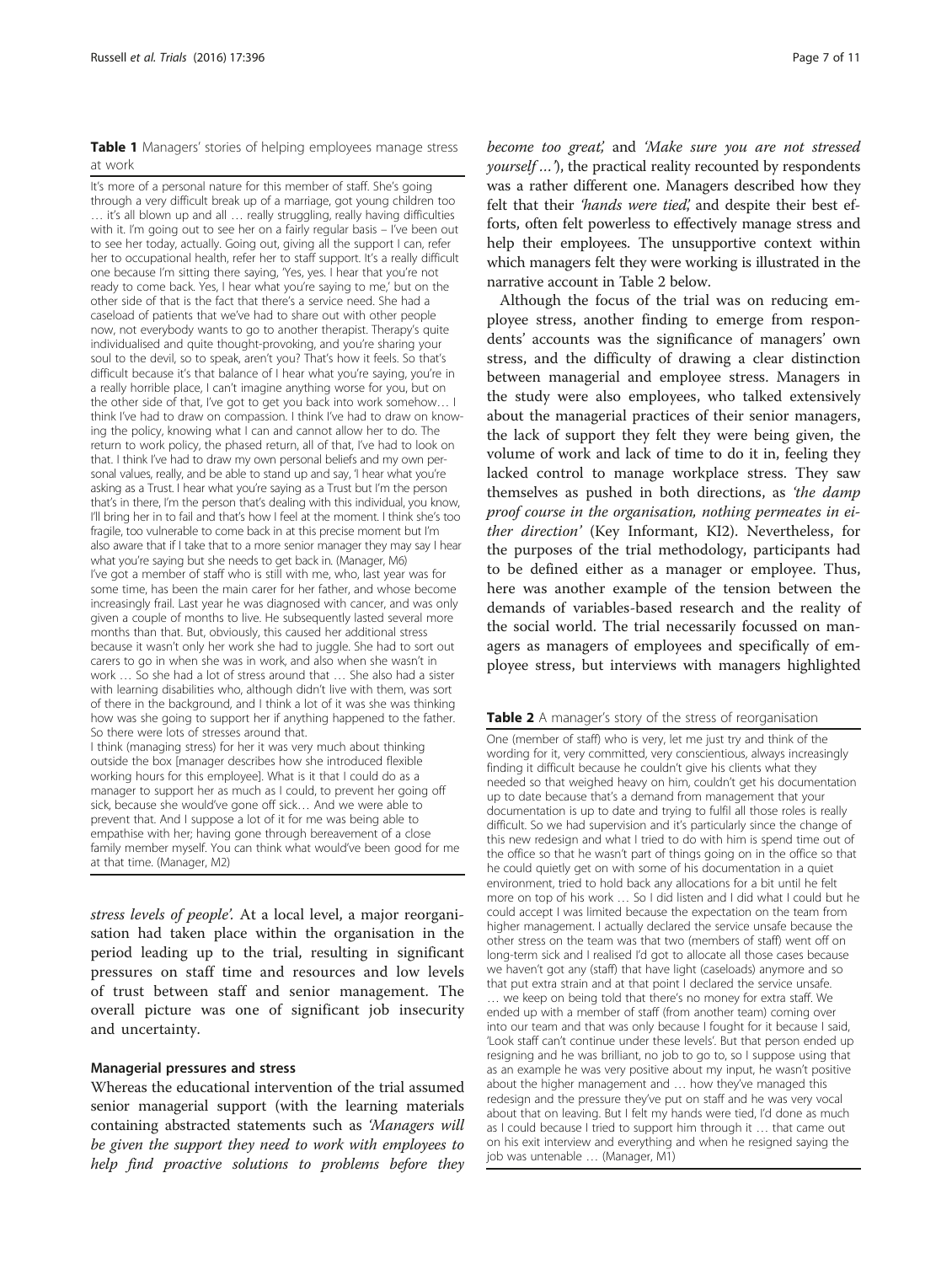a more complex reality, and how this context was critical to understanding and interpreting the intervention.

Qualitative findings illuminated how, with the pressure on staff time and resources, managers struggled to find the time to engage with the intervention:

It was finding the time in the day just to sit down and be able to do it sat at my desk without some other priority or somebody knocking at my door with another question. That was really it, it wasn't time consuming or anything necessarily it was just literally finding enough time … I found it was useful, it was something I would want … I didn't get far enough through to really be able to say actually, 'this could have been done differently …' (Manager, M9)

## The intertwined nature of personal and workplace stress

A striking finding to emerge from manager and employee narratives of employee stress was how their accounts invariably started with a description of the employee as a family carer, of having an elderly mother, or a sick relative, or coping with a bereavement, or grandchildren who needed looking after whilst the parents were going through a messy divorce, or various other 'private personal stresses'. As one respondent commented: 'It's not really work stress so much as it's personal stress. But of course it does have an impact on one's work life' (Key Informant, KI13). The stories of stress at work that we present in this paper all convey the complex, intertwined nature of personal and workplace stresses.

Overall, our research highlighted that 'context' was not something that could be considered as a backcloth to the intervention and the trial, but rather was a dynamic, interacting part of organisational life, woven into the very fabric of what the trial was attempting to isolate and measure [[35\]](#page-10-0). This 'active' and dynamic conceptualisation of context is a rather different one to that more commonly advanced in discussions of how qualitative research adds to RCTs by delineating a list of contextual factors that can somehow be captured and incorporated into a final trial design [\[36](#page-10-0)].

# Discussion

One conclusion that could be drawn from the results presented in this paper is that they unhelpfully complicate matters for those undertaking a trial. It could be argued that a trial design is necessarily and inevitably about simplifying the social world so that it can be studied through identifying and measuring variables and the statistical relationships between them. Qualitative research, on the other hand, is about exploring the complexity of social life, and based on a philosophical perspective (interpretivism) that rejects the idea that the world can be reduced to and represented by abstracted variables [[8,](#page-9-0) [37\]](#page-10-0). Cohn et al. argue that acknowledging that the social world is complex ultimately requires that complexity is studied 'without fully unraveling it', and yet, an RCT design by its very nature requires 'the isolation of measurable parts and hence the sacrifice of any genuine commitment to complexity' [[38\]](#page-10-0). Thus, it is clear that within mixed-methods research there are everpresent tensions between acknowledging complexity and simplification of the social world, between rich description and isolating and classifying elementary parts. In line with the pragmatist stance outlined above, we sought to engage with these tensions in a productive, integrative way [\[12](#page-10-0)].

There were many examples of the ways in which the GEM study team adopted this pragmatic position. From the outset, the principal investigator, research team and project steering committee welcomed the contribution they considered qualitative research could make to the trial. There was no sense in which the qualitative findings were seen as unhelpfully complicating matters; the qualitative study's problematising and contextualising were embraced for the insights they offered. The qualitative accounts facilitated sense-making of the quantitative results, specifically helping to answer the question of  $why$  the intervention failed to have an effect on wellbeing, and this was made clear in the project's final published report. The qualitative findings were seen as providing a wealth of learning about the possible factors influencing the likely effectiveness of the intervention, including: the problem of time, the lack of support from senior managers, the upheaval of organisational change, the specific characteristics of managers taking part, and the way in which they engaged (or not) with the intervention. Moreover, in reporting the conclusions of the study, the research team noted how the qualitative findings suggested ways in which the design of a full trial might be modified, for example, the need to include a measure of manager stress, the need for the trial to include a measure of the active learning elements of the educational intervention, and to do more to embed the intervention into organisational processes. Overall, the principal investigator reflected that: 'without the qualitative, the final report would be quite a slim document and would not show much light on what was really going on'. Thus, in certain respects the GEM study could be seen as an example of what O'Cathain et al. have referred to as the 'integral-in-practice' model of the relationship of qualitative research to the trial (in contrast to the 'peripheral', 'add-on' and 'integral-intheory' models) [[7](#page-9-0)].

This brings us back to the question posed in the Introduction of what does integration in practice mean? O'Cathain and colleagues defined the studies they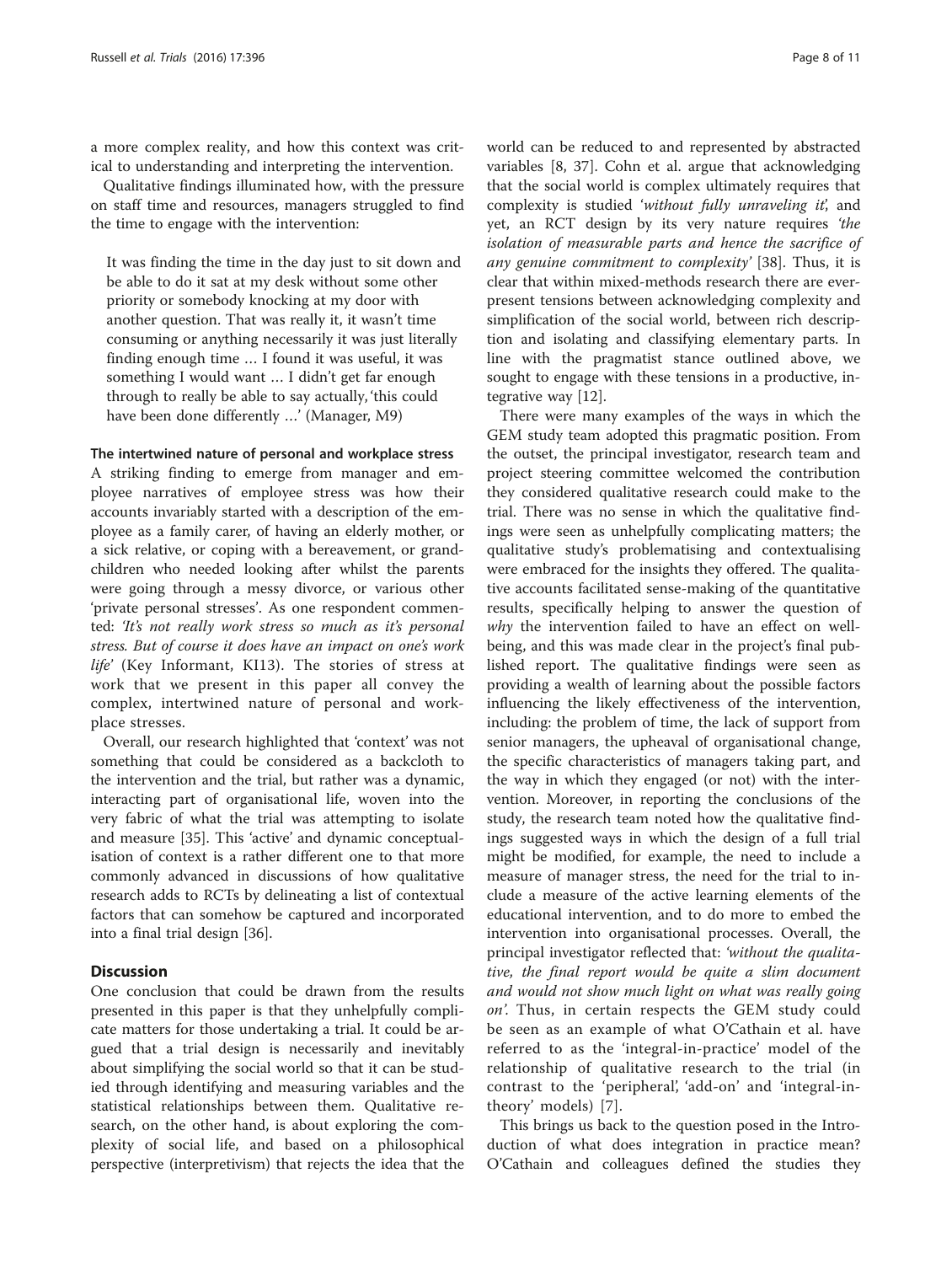reviewed as 'integral-in-practice' when the qualitative research was felt by the principal investigator to have had an impact on the trial by changing the outcome measures to be used or explaining the trial findings. In the GEM study the qualitative component certainly helped to explain the trial findings. However, it could be argued that a number of opportunities were missed for more in-depth integration and synthesis of the qualitative and quantitative research, leading us to label our study as 'partially integrated'. We end this paper by exploring these opportunities, and discuss them within the context of recommendations from other mixed-methods researchers on maximising value of qualitative research to a trial.

Firstly, the GEM study proposal was developed without the input of a qualitative researcher. Whilst there was some leeway once the study was funded to develop the methodology of the qualitative component, the lack of expert qualitative input from the outset meant there was no opportunity for a qualitative perspective to feed into the fundamental study design. One helpful modification, for example, might have been to begin the study with some preliminary qualitative research to inform the design and help set the agenda for the quantitative work. Hesse-Biber and Johnson suggest that if mixed-methods research teams work together from the outset of a study they are then able to envision new ways of asking questions, and explore new ways to structure research to get at complex ideas [\[39](#page-10-0)].

Secondly, although the overall trial duration was 18 months, the proposal only applied for a 1-year appointment of a qualitative researcher (6 months into the start of the trial). This limited the role of the qualitative research in being able to document from the outset how the implementation process of the trial and intervention unfolded. Encouragingly, before the NIHR agreed to fund the study it requested that the proposal be modified to include some senior qualitative input to supervise the qualitative researcher. At this stage the senior qualitative researcher became a co-applicant. Other researchers have emphasised the importance of senior-level input to maximise the chance of highquality qualitative design and integrative thinking [[7](#page-9-0)]. Notwithstanding this modification, the GEM study was designed as a trial in which qualitative research was embedded, rather than a fully equal partner or, as in some cases, the trial embedded within the qualitative research [[40\]](#page-10-0). Giddings has argued that, in the main, mixed-methods research studies are what she refers to as 'positivism dressed in drag' – in other words, the label of mixed-methods 'covers for the hegemony of positivism', with qualitative research still very much the poor relation at the methodological level of overall thinking [\[41](#page-10-0)].

Thirdly, opportunities were missed for joint problematisation through more in-depth integrative team communication. Typically at research team meetings, the quantitative study and qualitative study were itemised as separate agenda items, and discussed as discrete endeavours, rather than time being explicitly built in for focussed team reflection on the implications of emerging qualitative findings for the trial. Although there were a few isolated examples of some integration at the level of data analysis (for example, the insights into managerial practice and contexts revealed by the qualitative findings prompted further exploratory quantitative analysis into how employees' responses to primary and secondary outcomes differed according to whether they related to managers who were adherent or non-adherent to the intervention, which helped to give further understanding of why the intervention showed no overall effects), the research team failed to engage in more fundamental integrative thinking. Morgan recommends a 'third effort' phase of analysis (after analysis of the qualitative and quantitative components), noting that such a phase requires an explicit commitment of time and energy [\[42](#page-10-0)]. O'Cathain et al. describe three techniques that could help researchers to integrate qualitative and quantitative data in this 'third phase': triangulation (a process of systematically listing findings from each component of a study and exploring areas of convergence, complementarity, divergence and dissonance), following a thread (selecting a question or theme from one component and following it across the other component(s)), and a mixed-methods matrix (mapping all the data relating to single cases by identified themes) [\[43](#page-10-0)].

Within our study there was little explicit space for collective articulation of the impact of the qualitative research on the trial. It could be argued that ultimately the qualitative findings raised critical questions about the appropriateness of the experimental design of an RCT to study how an educational intervention for managers impacts on employee stress and wellbeing. The findings that learning is as much a social as an individual process, that there is no straightforward linear relationship between learning, knowledge and behaviour, the likely incompatibility between processes for maximising learning and the methodological requirements of a trial, the significance of tacit knowledge and practical judgement and the difficulties of measuring these human attributes within a variables-centred paradigm, perhaps all pointed to the need to consider an alternative to a trial design for the main study. However, during the study and final report writing-up period, the continuing assumption was that the full study would follow a similar trial design, albeit with some fine-tuning. It was only after receiving an editorial comment from the NIHR on the draft final report stating that 'the review of the pilot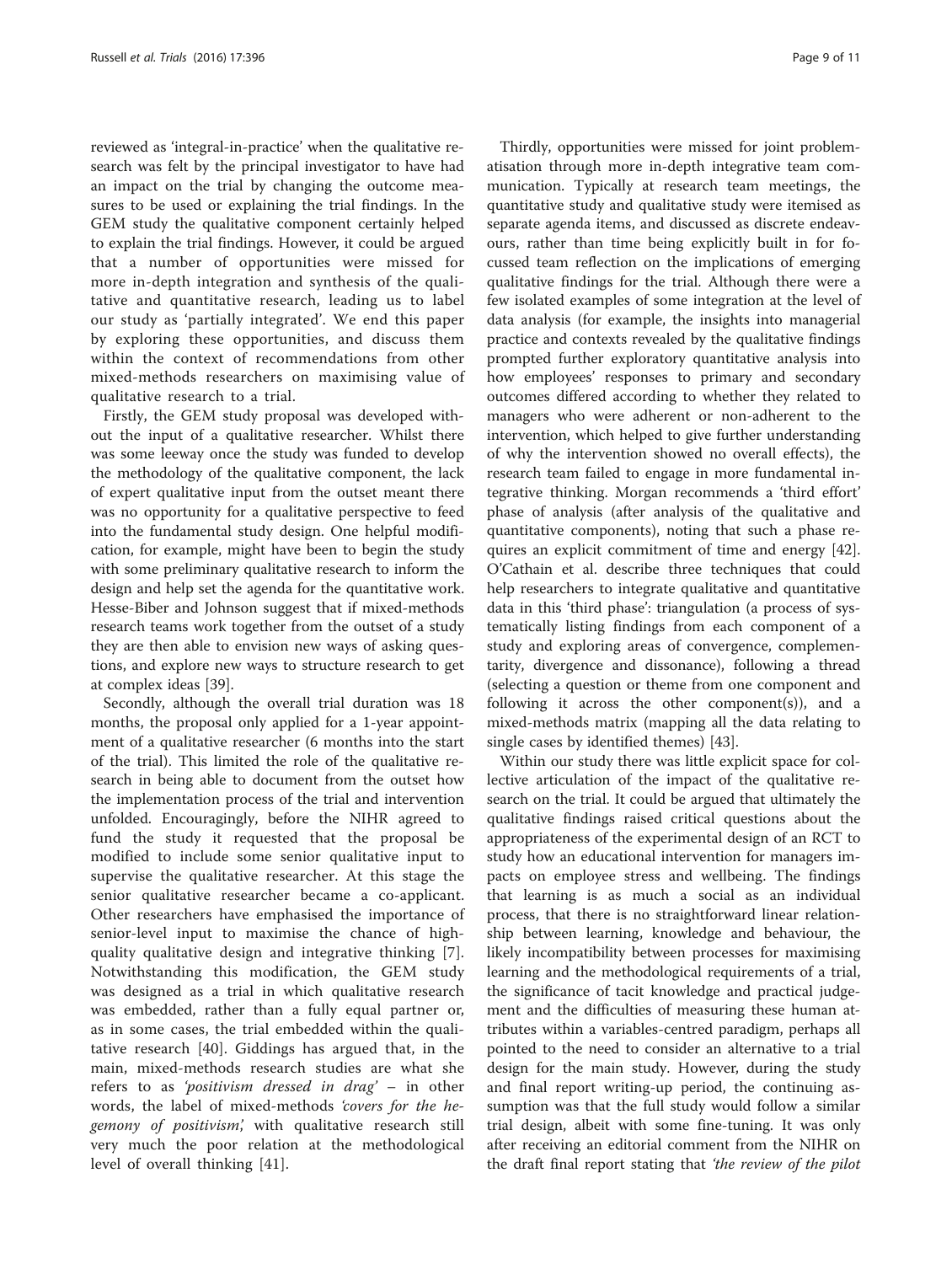<span id="page-9-0"></span>is rather undermined by its apparent bias in terms of advocacy for a full trial, when what seems justified is further programme development and a broader adapted evaluation' (personal communication feedback from the NIHR) that it was acknowledged that there needed to be 'further mixed-method adaptation of the intervention in a further study rather than progression to a full trial' (personal communication feedback to the NIHR). This resonates with a key recommendation of the NIHR HTA report on maximising value from qualitative research referred to at the beginning of this paper that mixedmethods research teams need to 'design and implement studies not trials' [1].

Finally, at the stage of publishing papers we divided the writing into the 'quantitative' and 'qualitative' papers, responding to the norms of publishing requirements and practices. O'Cathain and colleagues' research have identified integration at the publishing stage as a common problem for mixed-methods research teams [7]. Bryman also notes how publication issues may hinder integration [[44\]](#page-10-0). In the case of the GEM study the draft manuscript of the main study paper included very little about the qualitative study; encouragingly, however, journal reviewers requested that more detail be included, arguably indicating a growing awareness of the need for mixedmethods studies to be reported and published as such.

#### Conclusion

Despite the growing popularity of mixed-methods studies and considerable emphasis on the potential value of qualitative research to the trial endeavour, there remains a dearth of published studies reporting on actual contribution. Our paper has provided a critically reflective account of our experiences as a mixed-methods team combining qualitative and quantitative research, and the opportunities for, and challenges of, integrative thinking. It has been suggested that the key to working with mixed-methods is for researchers to acknowledge the alternative conceptualisations of knowledge, and reflect on their position in relation to the range of possibilities throughout the research process [\[36\]](#page-10-0). Our own experience supports this view, although we found this something that was easier to do retrospectively, through the writing of the final report and this paper, than in real time, when the day-to-day demands of data collection and analysis for each component of our study perhaps inevitably took precedence over reflective thinking about integration. We recommend that future mixed-methods studies build in time for ongoing integrative thinking to ensure that qualitative and quantitative components add up to more than the sum of the parts.

#### Abbreviations

GEM, Guided E-learning for Managers; HTA, Health Technology Assessment; NIHR, National Institute for Health Research; RCT, randomised controlled trial

#### Acknowledgements

The authors would like to thank Heather McMullen, Megan Clinch, Trish Greenhalgh, and the anonymous reviewers for helpful comments on earlier drafts of this paper. We also thank other members of the GEM study team: Natalie Hounsome and Ceire Costelloe for their input to the wider study, and all those who participated in the study.

The GEM study was funded by the National Institute for Health Research Public Health Research Programme (project number 10/3007/06). The views and opinions expressed therein are those of the authors and do not necessarily reflect those of the Public Health Programme, NIHR, NHS or the Department of Health.

#### Authors' contributions

JR provided senior-level qualitative input to the GEM study, supervised the qualitative researcher, contributed to the qualitative design, data collection and analysis and wrote the initial draft of the paper. LB helped develop the qualitative study design, undertook qualitative data collection and analysis and commented on drafts of the paper. SS was the principal investigator of the GEM study. He contributed to the overall study design, study management, oversight of study conduct and commented on drafts of the paper. DL carried out study co-ordination and day-to-day project management, and commented on drafts of the paper. SK contributed to the GEM study design, led on the statistical analysis and commented on drafts of the paper. TC contributed to the GEM study design and management, and commented on drafts of the paper. KB contributed to the GEM study design, original project submission and commented on drafts of the paper. All authors read and approved the final manuscript.

#### Competing interests

The authors declare that they have no competing interests.

#### Author details

<sup>1</sup> Centre for Primary Care and Public Health, Barts and The London School of Medicine and Dentistry, Queen Mary University of London, London, UK. <sup>2</sup> Centre for Psychiatry, Wolfson Institute of Preventive Medicine, Barts and The London School of Medicine and Dentistry, Queen Mary University of London, London, UK. <sup>3</sup>School of Social Sciences, University of Manchester, Manchester, UK.

#### Received: 25 August 2015 Accepted: 21 May 2016 Published online: 09 August 2016

#### References

- 1. O'Cathain A, Thomas KJ, Drabble SJ, Rudolph A, Goode J, Hewison J. Maximising the value of combining qualitative research and randomised controlled trials in health research: the QUAlitative Research in Trials (QUART) study – a mixed methods study. Health Technol Assess. 2014;18:1–198.
- 2. Flemming K, Adamson J, Atkin K. Improving the effectiveness of interventions in palliative care: the potential role of qualitative research in enhancing evidence from randomized controlled trials. Palliat Med. 2008;22:123–31.
- 3. Drabble SJ, O'Cathain A, Thomas KJ, Rudolph A, Hewison J. Describing qualitative research undertaken with randomised controlled trials in grant proposals: a documentary analysis. BMC Med Res Methodol. 2014;14:24.
- 4. Lewin S, Glenton C, Oxman AD. Use of qualitative methods alongside randomised controlled trials of complex healthcare interventions: methodological study. BMJ. 2009;339:b3496.
- 5. O'Cathain A, Murphy E, Nicholl J. Why, and how, mixed methods research is undertaken in health services research in England: a mixed methods study. BMC Health Serv Res. 2007;7:85.
- 6. Jansen YJ, Foets MM, de Bont AA. The contribution of qualitative research to the development of tailor-made community-based interventions in primary care: a review. Eur J Public Health. 2010;20:220–6.
- 7. O'Cathain A, Goode J, Drabble SJ, Thomas KJ, Rudolph A, Hewison J. Getting added value from using qualitative research with randomized controlled trials: a qualitative interview study. Trials. 2014;15:215.
- 8. Greenhalgh T, Russell J. Why do evaluations of eHealth programs fail? An alternative set of guiding principles. PLoS Med. 2010;7, e1000360.